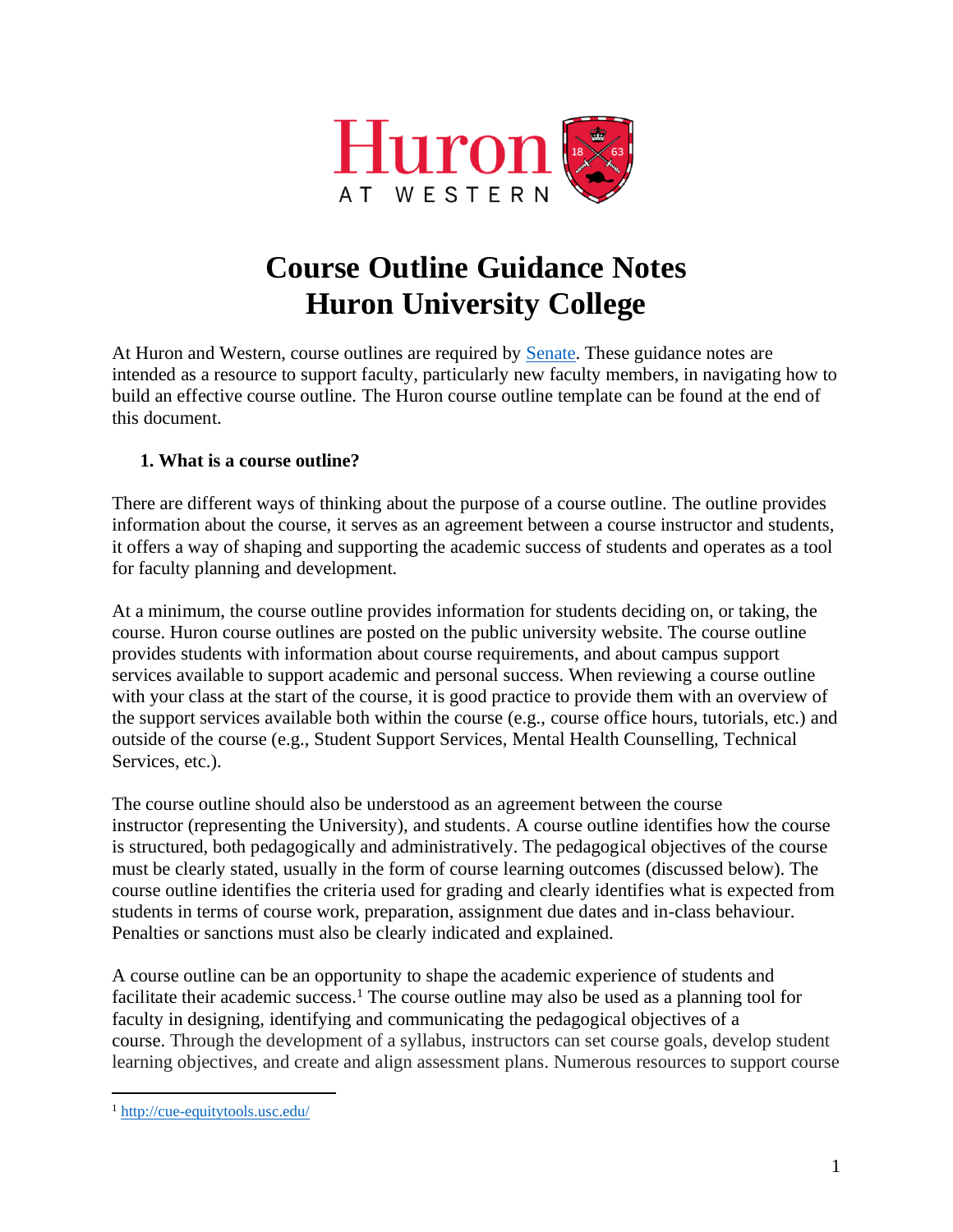development exist through the [Centre for Teaching and Learning \(CTL\) at Western.](https://teaching.uwo.ca/curriculum/coursedesign/index.html) Finally, the course outline can serve as a valuable reference for colleagues to learn about your course and your pedagogical practice.

#### **2. What information goes on a course outline**?

The bolded headers below are sections required by Western Senate policy. The discussion below covers both the required information that must be provided on the course outline, as well as a brief discussion of additional information that might be relevant and useful to include but is not required. It is also important to note that information about the specifics of course assignments (e.g., assignment instructions, course notes, lectures, or other course material created by the faculty instructor) can be simply itemized on the course outline for student reference and the full guidelines or documents posted to the course OWL site.

#### **Course Information**

Course Name and Number, Instructor: [If the course is taught by more than one instructor, the name of the person responsible for the course (course coordinator).], Contact Information, Class Location, Scheduled Class Times (including lab or tutorial hours), Prerequisites/ Antirequisites.

You could also consider adding office hours (ask Chair for departmental standards).

For information on essay courses and course suffixes, please review the Senate policy [here.](https://www.uwo.ca/univsec/pdf/academic_policies/registration_progression_grad/coursenumbering.pdf) For more information on Senate Policies, review the [Western Academic Calendar,](https://www.westerncalendar.uwo.ca/academicPolicies.cfm?SelectedCalendar=Live&ArchiveID=) reach out to your FASS Assistant, or review the FASS Faculty Guide.<sup>2</sup>

# **Course Description**

At a minimum, the Western Academic [Calendar description](https://www.westerncalendar.uwo.ca/Courses.cfm?SelectedCalendar=Live&ArchiveID=) for the course should be included here. This section could also include an expanded course description detailing specific knowledge or skills students should have before beginning the course (e.g., specific computer skills). If appropriate, explain what the course is not about, or what topics will not be covered.

If this course has an Experiential Learning component this should also be stated and a brief description of the Experiential Learning opportunity and/or requirements included.<sup>3</sup>

# **Course Learning Outcomes**

All courses at Huron and Western must include a clear statement of the knowledge, competencies, or skills students are expected to achieve by the end of the course. Course

<sup>&</sup>lt;sup>2</sup> The FASS Faculty Guide is available on the Huron Teaching  $\&$  Learning OWL site. <https://owl.uwo.ca/portal/directtool/48aebaee-4083-451e-b760-288c41c7ffec/>

<sup>&</sup>lt;sup>3</sup> See Huron Teaching & Learning OWL site for documents, resources, and policies relating to Experiential Learning, including research ethics, placement agreements, and travel waivers.<https://owl.uwo.ca/x/tmm2wD>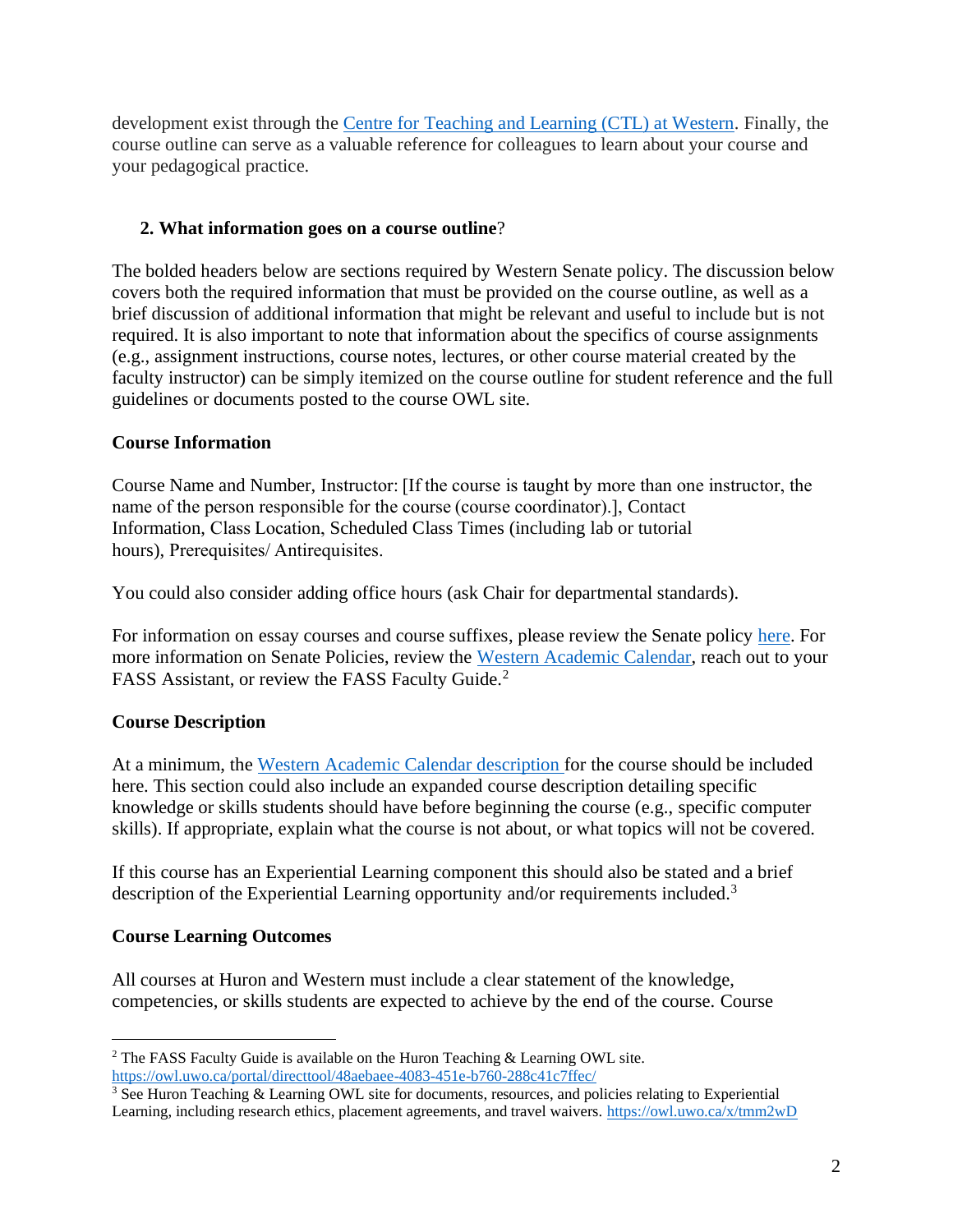activities and assessments should be aligned with course learning outcomes. If applicable, clearly state any learning outcomes related to [Experiential Learning](http://experience.uwo.ca/faculty_and_staff/tools_examples/index.html) in the course.

The [Western CTL](https://teaching.uwo.ca/curriculum/coursedesign/learning-outcomes.html) offers numerous resources and workshops on developing effective learning outcomes.

#### **Textbooks and Course Materials**

This section must include a list of any specific textbooks, manuals, or additional course materials required for the course. The course outline must include a clear statement to students of the full cost of additional materials required in the course.<sup>4</sup>

Clearly state use of any third-party online platforms essential to the course beyond standard Western platforms such as OWL (e.g., statistical software packages, citation software, language learning platforms, etc.). If there are specific technology requirements (e.g., computer specifications or other hardware requirements) these should be stated in this section. Clearly state to students, the costs associated with any third-party platforms or applications.

If this course has an Experiential Learning component, consider any costs to the student to participate in the experience (e.g., transportation and accommodation fees, fees for police check, admissions fees, poster printing, specific materials or equipment costs, etc.). Clearly list these additional costs to the student. Discuss with your Department Chair any Experiential Learning components in the course and the associated costs to students.

Questions regarding textbook or custom textbook orders should be directed to the FASS Program Assistants or to the [Western Bookstore.](https://bookstore.uwo.ca/course-adoptions) [Copyright at Western](https://copyright.uwo.ca/decision_map/index.html) provides resources relating to copyright for posting materials on the course OWL site.

# **Methods of Evaluation**

This section should provide explicit information about the format and timing of assignments and assessments (e.g., term papers, exams, quizzes, participation, discussion facilitation, etc.). Provide a clear indication of the weight of each assignment on the final course grade. The course outline should also indicate to students the expectations around due dates and completion of assessments and include an explanation of any sanctions or penalties if these expectations are not met.

The weight of the various elements that make up the final grade is at the discretion of the course instructor, but there is a [Western Senate Policy](https://www.uwo.ca/univsec/pdf/academic_policies/registration_progression_grad/coursenumbering.pdf) regarding the weighting of written work in Essay courses. Once the course has started, the grading scale and weighting of assessments should not be changed without either the unanimous consent of the students (with reasonable effort made to contact all students) in the course, or approval from the Department Chair/Director or Faculty Dean.

<sup>4</sup> Policy not yet posted (March 2021). For Open Educational Resources see: <https://www.lib.uwo.ca/scholarship/oer.html>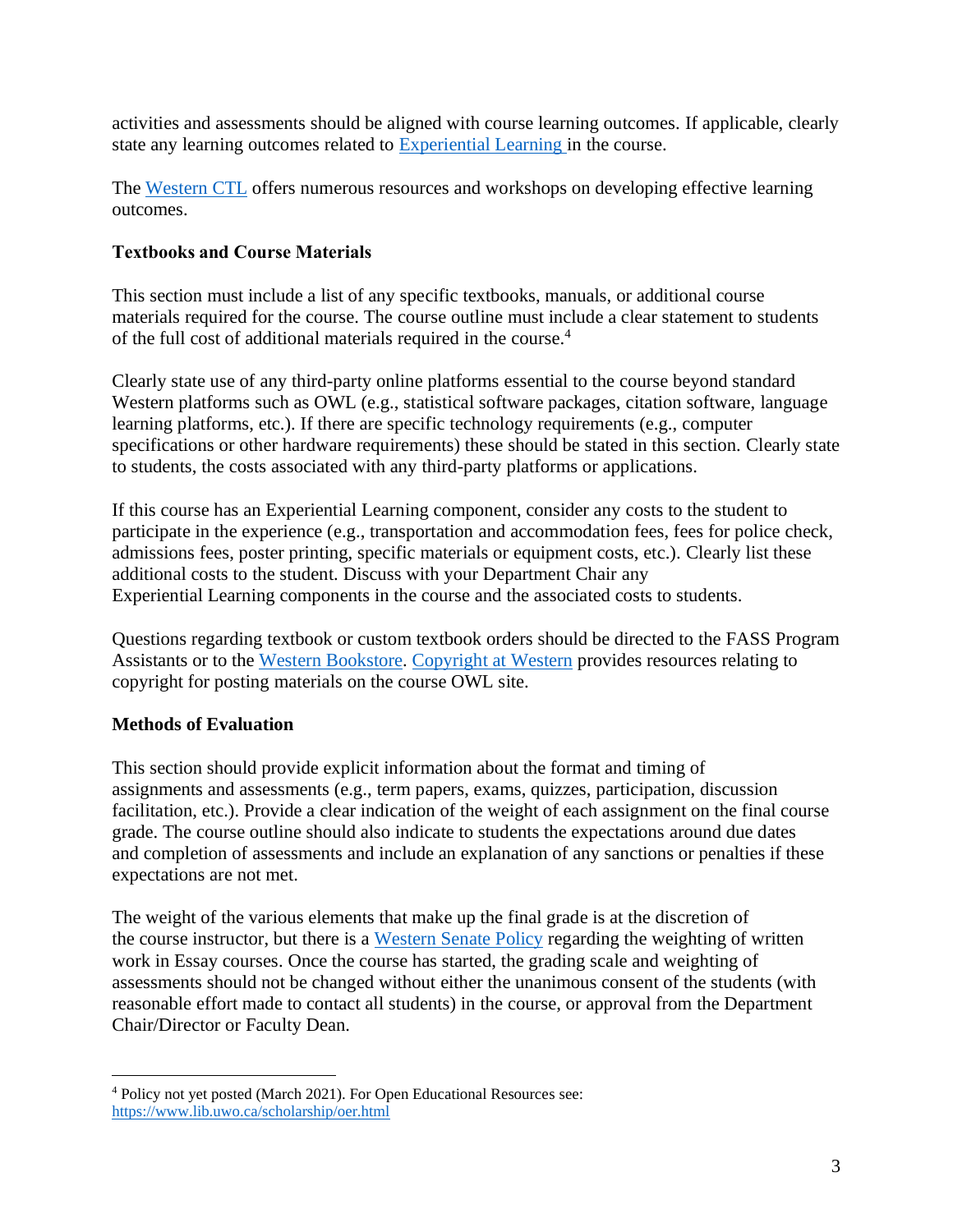Note that by Senate Policy, guided learning reflection is a required form of assessment for any Experiential Learning components that are included in courses at Huron. 5

[Senate Policy](https://www.uwo.ca/univsec/pdf/academic_policies/exam/evaluation_undergrad.pdf) on the Evaluation of Academic Performance also states that students can expect feedback on their performance in a course before the drop date. At least three days prior to the deadline for withdrawal from a 1000 or 2000-level course without academic penalty, students should receive assessment of work accounting for at least 15% of their final grade. Please consider this policy when planning your evaluations.

There are many assessment strategies. The selection of an assessment and grading process depends on many factors (e.g., course learning objectives, number of students in the course, assessment weighting, student workload, etc.). Assessments should be aligned with activities and learning outcomes in the course. For more information on assessment strategies, and the principles of aligned assessment, consult the resources available through [Western CTL.](https://teaching.uwo.ca/teaching/assessing/index.html)

#### **Tentative Class Schedule/ Syllabus**

This section must include a class schedule with a list of topics/content to be covered and the associated date of that topic. If there are any off-campus components or course elements taking place out of regularly-scheduled class time (e.g., for Experiential Learning components), these dates must be clearly noted in the schedule. If you are incorporating such requirements into your course, consider accessibility concerns for students (e.g., transportation, timing, associated costs, etc.) and consider offering alternate means of meeting the course learning objective or completing an associated assessment. 6

Term beginning and end dates, with holidays and term breaks should also be clearly noted in the schedule. Review the [Academic Calendar Sessional Dates](https://www.westerncalendar.uwo.ca/SessionalDates.cfm?SelectedCalendar=Live&ArchiveID=) for a of a list of all important terms dates.

Any changes to due dates, tests/quizzes must be communicated to the class in advance and via OWL as soon as possible and updated in the posted course outline.

#### **Additional Statements (covered in the FASS Appendix)**

- Prerequisite checking  $-$  the student's responsibility
- Statement on Use of Electronic Devices
- Statement on Use of Personal Response Systems ("Clickers")
- Statement on Academic Offences
- Support Services

These required statements will be at the end of your course outline as a FASS Appendix, and will be added to your outline by the FASS Program Assistants.

<sup>5</sup> [http://experience.uwo.ca/about/Western-University-EL-Typology-.pdf.](http://experience.uwo.ca/about/Western-University-EL-Typology-.pdf) For resources on reflection, see: [http://experience.uwo.ca/faculty\\_and\\_staff/tools\\_examples/index.html](http://experience.uwo.ca/faculty_and_staff/tools_examples/index.html) 

<sup>6</sup> <https://accessiblecampus.ca/tools-resources/educators-tool-kit/introduction-accessible-education/>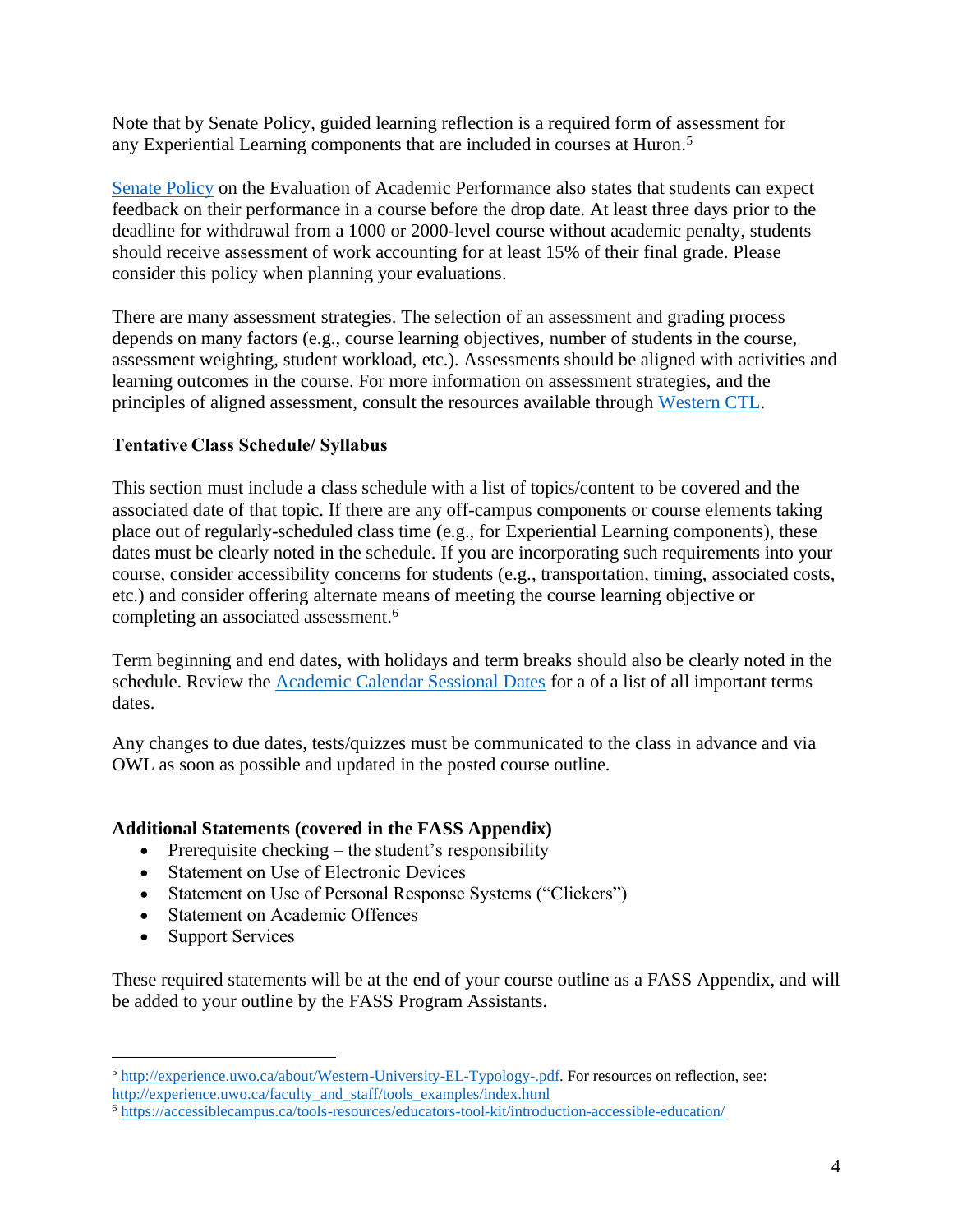#### **3. Additional Resources**

- Western Academic Calendar: [https://westerncalendar.uwo.ca](https://westerncalendar.uwo.ca/)
- University Secretariat: <https://www.uwo.ca/univsec/>
- Office of the Registrar:<https://registrar.uwo.ca/>
- Western Centre for Teaching and Learning:<https://teaching.uwo.ca/>
- Western Bookstore (course adoptions):<https://bookstore.uwo.ca/course-adoptions>
- Copyright at Western:<https://copyright.uwo.ca/>
- Western Experiential Learning:<http://experience.uwo.ca/>
- Huron Teaching & Learning:<https://huronatwestern.ca/about/faculty/teaching-learning/>
- Huron Faculty of Arts and Social Science: [https://huronatwestern.ca/programs/arts-social](https://huronatwestern.ca/programs/arts-social-science/)[science/](https://huronatwestern.ca/programs/arts-social-science/)
- Huron Student Services:<https://huronatwestern.ca/student-life/student-services/>

If you have any questions regarding this document, please contact:

Deanne van Tol, PhD Coordinator, Teaching & Research [dvantol2@huron.uwo.ca](mailto:dvantol2@huron.uwo.ca)

Sahana Mazumder, MES FASS Program Assistant [smazumd2@uwo.ca](mailto:smazumd2@uwo.ca)

Kathy Mazur-Spitzig FASS Program Assistant [ksmazur@huron.uwo.ca](mailto:ksmazur@huron.uwo.ca)

#### **4. Course Outline Template (see next page)**